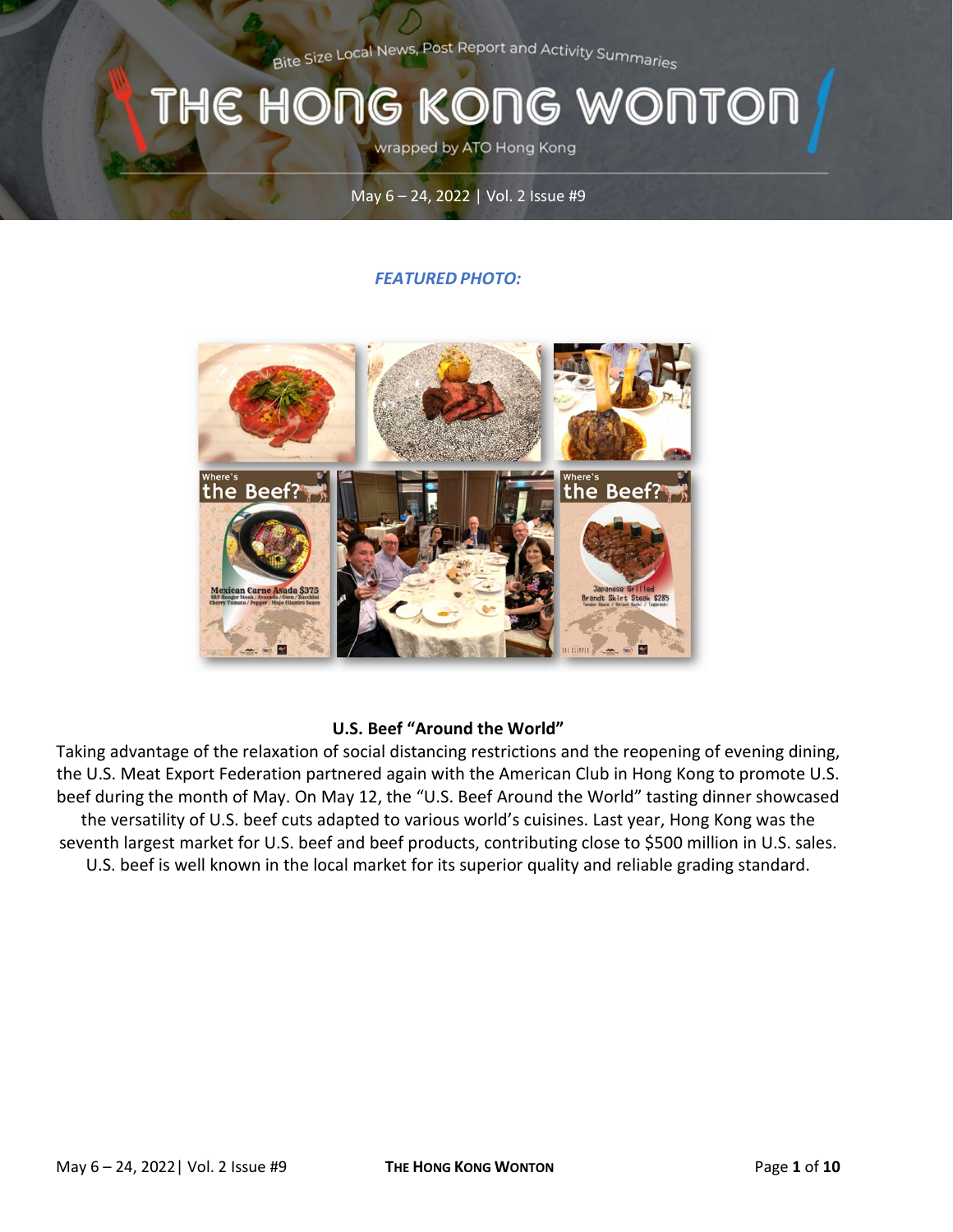*OVERALL ECONOMY*



### **Hong Kong Continues Relaxing Social Distancing Restrictions but not Ready to Ease Quarantine Requirements on Foreign Travelers [Various Sources, May 24]**

Hong Kong's pandemic situation is improving with daily infections now oscillating around 200 cases a day. As a result, government restrictions on social and business activities continue to ease. However, speaking to journalist on May 25, Chief Executive Carrie Lam stated that the government will not be relaxing border control measures any further at least until she completes her term in office (June 30). She reasoned that while the local COVID-19 cases remain at a low level, the city needs to remain vigilant to minimize imported cases. Hence, international travelers remain subject to a seven-day quarantine at government-designated hotels. **ATO Notes:** U.S. travelers should note that as of May 24, the U.S. Department of State's still maintains a [Travel Advisory for Hong Kong -](https://travel.state.gov/content/travel/en/international-travel/International-Travel-Country-Information-Pages/HongKong.html) Level 4: Do Not [Travel](https://travel.state.gov/content/travel/en/international-travel/International-Travel-Country-Information-Pages/HongKong.html) due to arbitrary enforcement of local laws.

### **Hong Kong Cuts Growth Forecast [\[The Standard,](https://www.thestandard.com.hk/breaking-news/section/2/190131/Hong-Kong-cuts-growth-forecast-on-Covid-trade-disruption%C2%A0) May 13, 2022]**

Hong Kong cut its economic growth forecast for the year as the city faces trade disruptions due to COVID-19, higher interest rates, and higher commodity prices resulting from the war in Ukraine. On May 13, the government stated the economy is expected to expand between 1 - 2 percent in 2022, compared to the previous estimate of 2 -3.5 percent. The government kept the first-quarter contraction in gross domestic product unchanged at 4 percent. Authorities attributed the downward revision for the full year to the worse-than-expected performance in the first three months of 2022, along with a deteriorating outlook for exports. "The worsened global economic prospects may continue to weigh on Hong Kong's export performance," the government said in a statement, citing tensions in Ukraine that contributed to elevated commodity prices, as well as supply chain disruptions. "In the face of mounting inflation, major central banks are expected to expedite their monetary policy tightening, further dampening global economic growth." **ATO Notes:** The fifth wave of the pandemic since late January has led to stricter COVID-19 rules that seriously impacted retail sales and restaurant businesses which contracted economic activity. Hong Kong's further relaxation of restrictions depends on the evolution of the pandemic in Hong Kong and mainland China. However, observers expect Hong Kong is likely to relax COVID-19 rules to encourage more business activities to boost the economy during the second half of the year and prompt an upward revision of the overall growth forecast.

#### **Unemployment Surged to 5.4 percent During the Fifth Wave [\[The Standard,](https://www.thestandard.com.hk/breaking-news/section/4/190324/Unemployment-surges-to-5.4pc-during-Covid-wave%C2%A0) May 19, 2022]**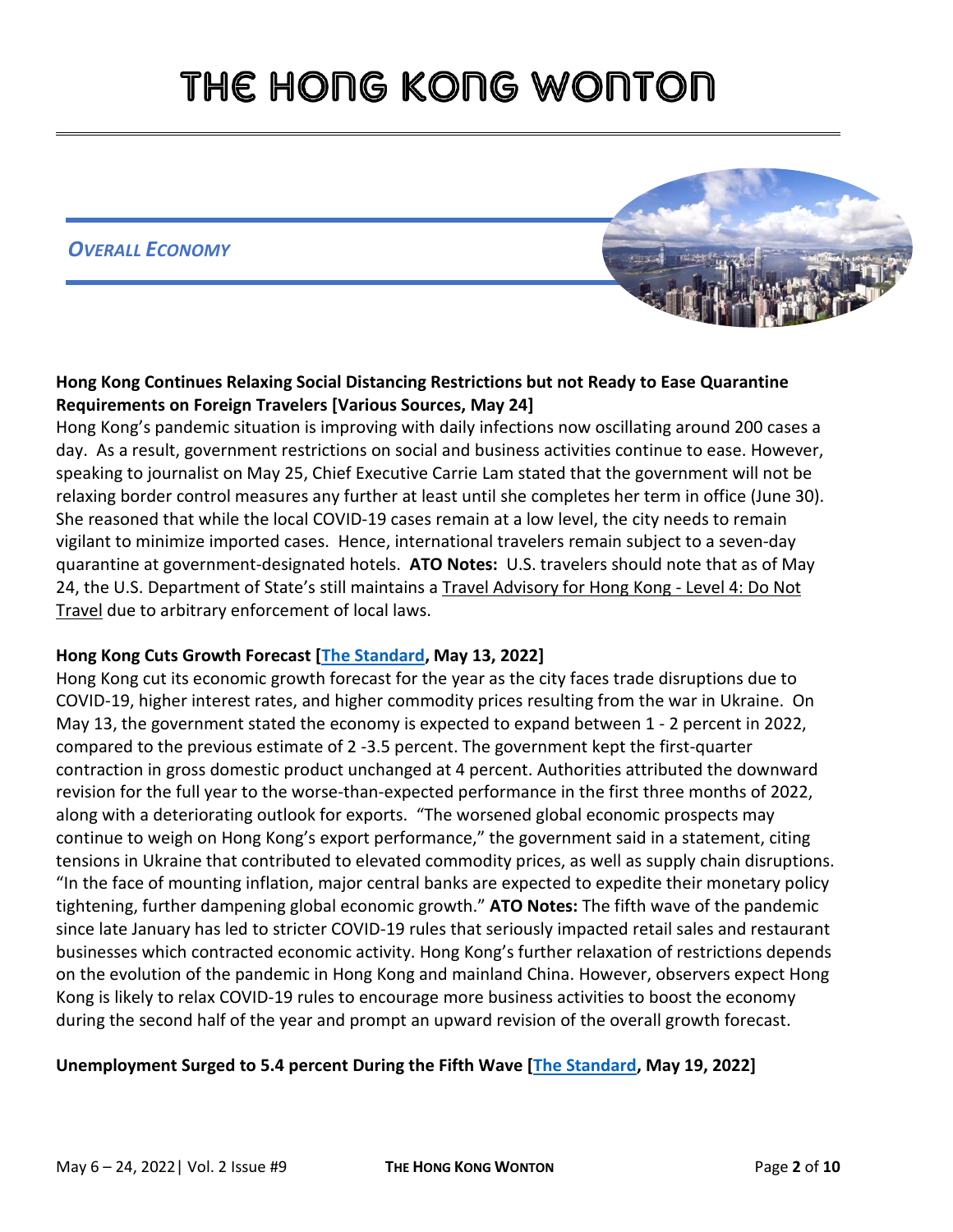Hong Kong's unemployment rate surged to 5.4 percent for the first three months of 2022 as the city's COVID-19 restrictions continued to weigh on businesses and kept people at home. The jobless rate was worse than the 5 percent rate expected by economists in a Bloomberg survey. The figure is the highest rate since June 2021, when unemployment also reached 5.4 percent. The elevated unemployment rate is one of several challenges for Hong Kong's economy, which is also contending with rising interest rates worldwide, struggling exports due to China lockdowns and higher global commodity prices. The Hong Kong government expected that the labor market should improve in the coming months should infections remain stable and social restrictions ease. The government's consumption voucher plan and unemployment support programs should also provide some relief. **ATO Notes:** Tourism and foodservice are key industries in Hong Kong providing employment for many locals as well as expatriates. It is expected that if Hong Kong can lift its stringent testing and quarantine requirements for inbound travel, visitors (over 55 million in 2019) will return to Hong Kong and help boost the beleaguered industries and economy.

#### **Cathay Pacific to Boost Flights as Pandemic Curbs Ease [\[The Standard,](https://www.thestandard.com.hk/section-news/section/2/241574/Cathay-to-boost-flights-as-pandemic-curbs-ease) May 12, 2022]**

Hong Kong based airline, Cathay Pacific, will boost flights from early June as Hong Kong gradually rolls back some of the world's strictest and longest-lingering COVID-19 rules. Flight arrangements will include daily flights to and from London as well as a resumption or increase in passenger flights to the United States, Australia, New Zealand, and India. According to Cathay, it has recruited about 180 pilots since last year. The airline carried 40,823 passengers in April, up 82 percent from last year but still down about 99 percent from its pre-pandemic level in 2019. Cargo carriage for April was up 26 percent from last year, but down about 44 percent from 2019. **ATO Notes:** This is another symbol of the city's gradual recovery from the pandemic's fifth wave as Hong Kong has started to ease travel curbs, lift flight bans and reduce the length of required quarantine. It is expected that international flights linking Hong Kong and the rest of the world can pick up in the second half of the year.

### *HOTELS, RESTAURANTS AND INSTITUTIONS*



### **Restaurant Receipts Dropped 23 Percent in First Quarter [\[Hong Kong Census and Statistics](https://www.censtatd.gov.hk/en/press_release_detail.html?id=5043)  [Department,](https://www.censtatd.gov.hk/en/press_release_detail.html?id=5043) May 6, 2022]**

According to the Hong Kong Census and Statistics Department, in the first quarter of 2022, total restaurant receipts were provisionally estimated at \$1.9 billion, a decrease of 23.1 percent compared to the same period last year. Similarly, the provisional estimate for total restaurant purchases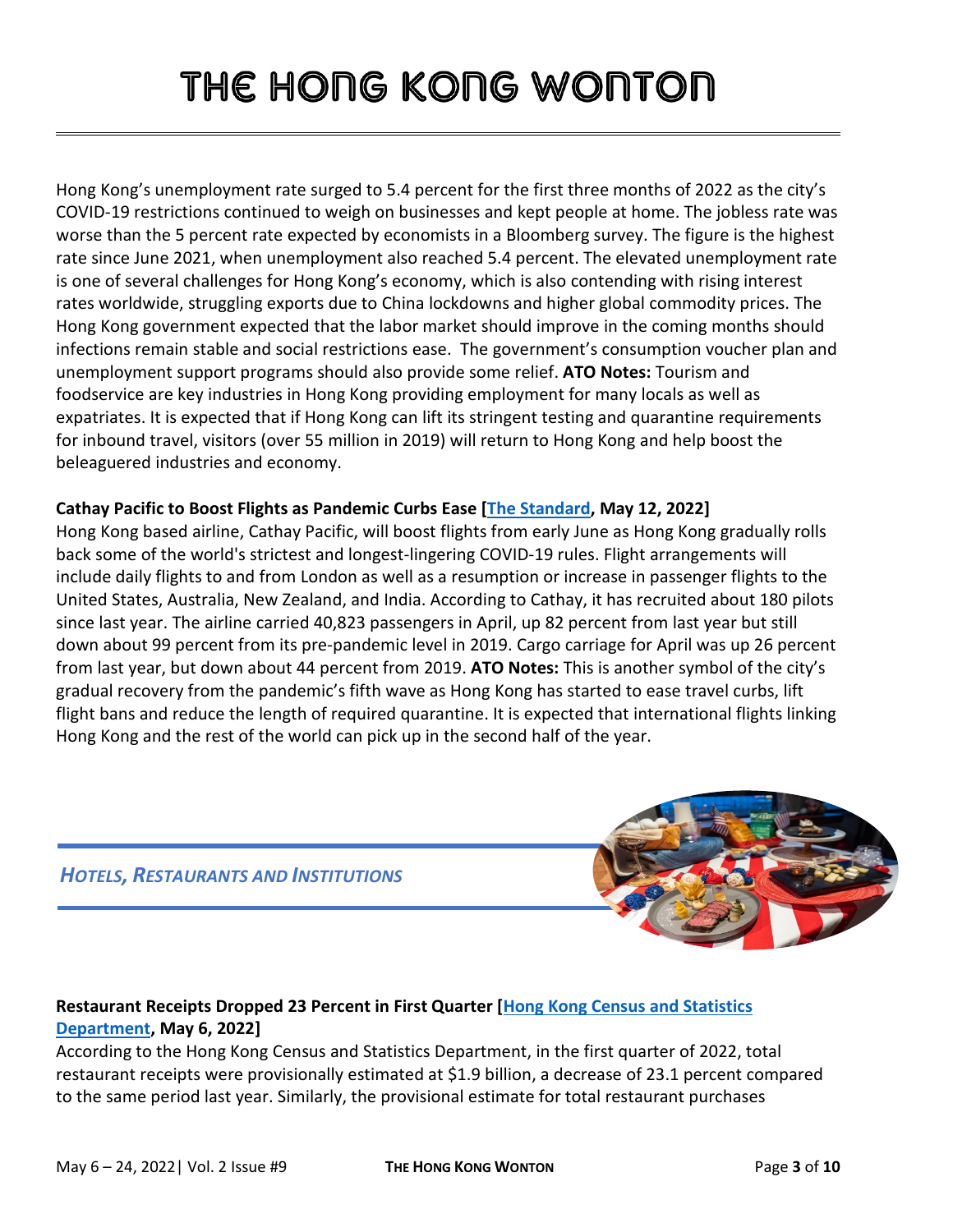decreased 18.9 percent to \$667 million. Analyzed by type of restaurant, total receipts for Chinese restaurants decreased 33.5 percent in value and 35.4 percent in volume, while total receipts for other restaurants decreased 23.6 percent in value and 26.1 percent in volume. Total receipts for fast-food shops decreased 11.3 percent in value and 13.9 percent in volume. Total receipts for bars decreased by 34.9 percent in value and 34.0 percent in volume. Analyzed by month, it was provisionally estimated that the value of total restaurant receipts increased 15.3 percent in January, but decreased 31.4 percent in February and 46.9 percent in March 2022, compared with the corresponding months in 2021. **ATO Notes:** Restaurant business deteriorated sharply in the first quarter of 2022 due to the fifth wave of the local epidemic and the reintroduction of government restrictive measures. The local epidemic situation has eased since April and the government has then announced gradual relaxations of social distancing measures, as well as the launch of a new round of the consumption voucher scheme to boost consumption and economic recovery towards the second half of the year.

#### **Mother's Day Sales Soar [\[The Standard,](https://www.thestandard.com.hk/section-news/section/2/241490/Holiday-sales-soar-60pc-at-SHKP-malls) May 10, 2022]**

Maureen Fung, executive director at local property developer said its shopping malls sales increased by up to 60 percent over the Mother's Day and Buddha's Birthday holidays (May 8-9) following the lifting of some COVID-19 restrictions. Overall sales on Mother's Day returned to 90 percent of the level before the fifth wave of the pandemic, with restaurants, cake shops, and jewelry stores among the best performers, Fung added. People are eager to dine out on Mother's Day, which stimulated the growth in mall traffic and business, Fung said. Since last week, the cap on diners per-table doubled to eight people. This, coupled with the consumption vouchers, have boosted the retail and catering industry. According to Fiona Chung, a sales and leasing department director, consumer sentiment is improving, and overall turnover could rise 15 percent over the first quarter. Chung added that the promotions at their malls and the consumption vouchers combined will help merchants boost their business and recover from the big drop in income over the first quarter and cash in on the consumption boom into the second and third quarters. **ATO Notes:** Crowds of diners and shoppers not only showed up at shopping malls, but they were also everywhere across the city boosting restaurant and retail sales. If the local epidemic situation continues to stabilize, it is expected that the spending spree will continue in the months to come.

### **Spending Rewarded with Tasty Foods on Local Tours [\[The Standard,](https://www.thestandard.com.hk/section-news/section/11/241738/Tasty-feasts-dished-up-on-local-tours-to-reward-spending) May 17, 2022]**

Seafood feasts with abalone, Korean barbecues and buffets are among the offers being listed to wet appetites for taking one of the 150 local tours in the Hong Kong Tourism Board's new round of Spendto-Redeem program. Starting from May 17, people holding receipts for local retail or catering services worth at least \$103 from December 10, 2021, can enroll in the tours at travel agencies from May 17. Some 60,000 slots on the 150 tours are available, with the first tour starting on May 24. The tourism board introducing the attractions: "The new round of Spend-to-Redeem local tours centers around four themes - lively culture, neighborhoods, scenic harbor and gastro-fantasies, encompassing a wide variety of distinctive tours, authentic local culture and delightful culinary experiences." Tours in the gastro-fantasies category include lunch buffets at starred hotels, all-you-can-eat Japanese fare, Korean barbecues and dim sum buffets in hotels. **ATO Notes:** The local tours can satisfy the hunger of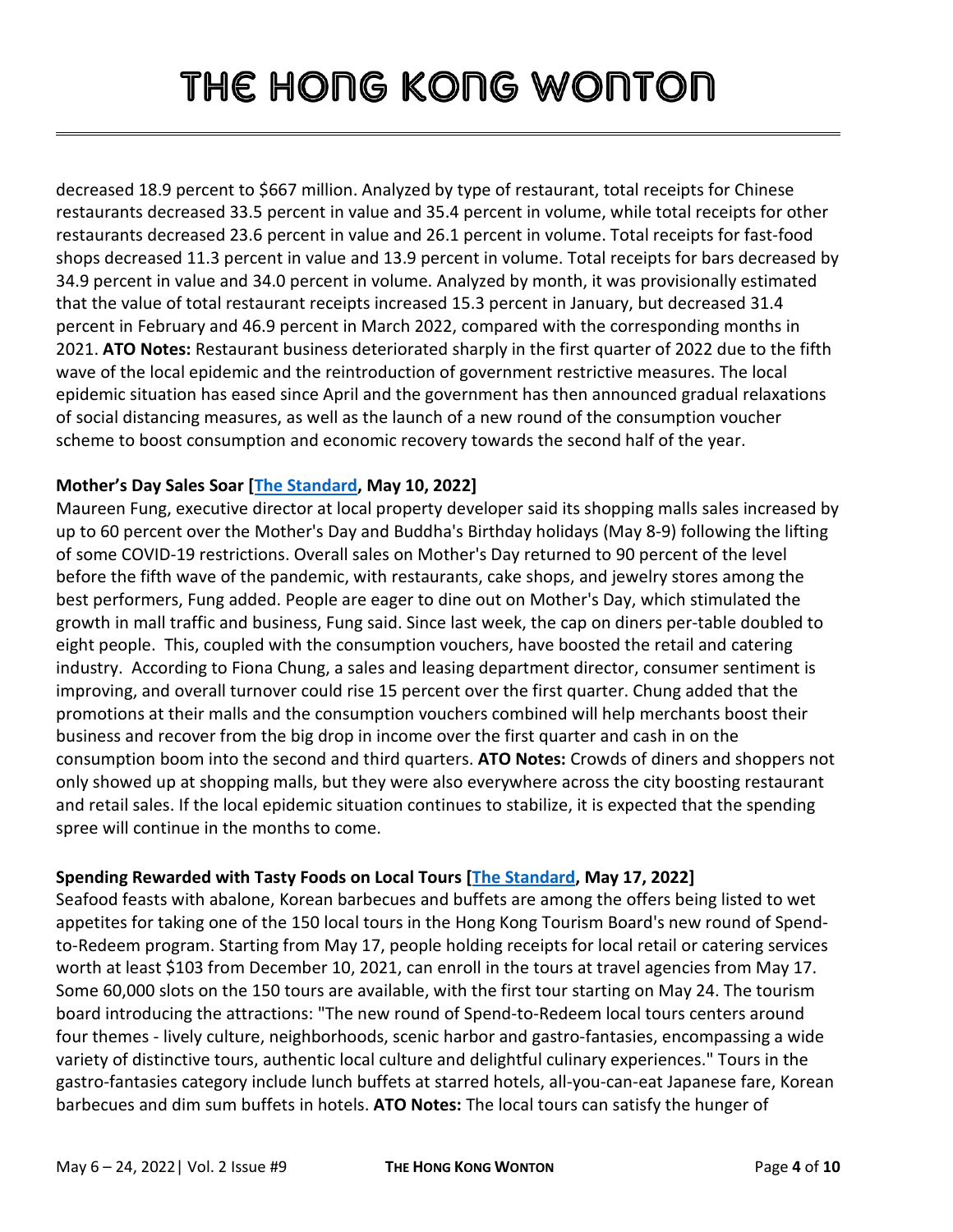Hongkongers who cannot travel outside Hong Kong because of COVID-19 restrictions. Tasty food is always a great way to attract Hongkongers who are well known food lovers in Asia. As local COVID-19 rules are gradually relaxed, more local tours are forthcoming, paving the way for the relaxation of restrictions on large scale in-person events and international travel in the second half of the year.

### **Noodle Chain to Open New Outlets as Business Picks Up [\[The Standard,](https://www.thestandard.com.hk/section-news/section/2/241705/Noodle-chain-to-open-40-new-outlets-as-business-picks-up) May 17, 2022]**

Tam Jai International, a locally listed company operating rice noodle shops, will open 14 new restaurants in Hong Kong and 26 restaurants in China. The chain said business has been picking up, after its net annual profit fell 29 percent. The company, which operates the TamJai and SamGor brands, posted a net profit of \$26 million for the last fiscal year. Excluding one-off listing expenses and COVID-19-related government subsidies, the firm said the adjusted profit rose by 17.8 percent to \$21 million. Revenue over the same period grew by 26.8 percent to \$292 million compared to the previous year mainly thanks to the increased number of restaurants in operation in Hong Kong and worldwide. As of March 2022, Tam Jai had 175 restaurants across Hong Kong, Mainland China, Singapore, and Japan. As the pandemic enters its third year, the firm said it is optimistic that social restrictions will be lifted gradually and the growth momentum will resume in Hong Kong, mainland China, and its overseas markets, with Hong Kong continuing to be the main revenue and profit engine. **ATO Notes:** TamJai and SamGor are popular rice noodle shops among Hongkongers. Like most restaurants that have been adversely hit under the pandemic, the noodle shops net profit fell during their last fiscal year. As Hong Kong is gradually relaxing its COVID-19 rules, restaurant businesses are picking up and restaurants appear to see light at the end of the tunnel. It is expected that more restaurants will resume prepandemic operations, and some will even expand operations in the second half of the year.

### **Bars Unsure of Businesses amid Reopening [\[The Standard,](https://www.thestandard.com.hk/breaking-news/section/4/190292/No-high-hopes-for-bars-despite-) May 18, 2022]**

Following the second phase of the relaxation of COVID-19 rules, the bar industry expected "revengestyle" consumption when they were finally able to reopen for businesses on May 19. However, operators do not have high hopes that business will return to pre-pandemic level in the long run. The industry has been ordered by the government to suspend operations for more than five months since the city entered its fifth and worst wave of the COVID-19 outbreak in early-January. Ben Leung, charter president of Licensed Bar and Club Association of Hong Kong, said the biggest issue remains the manpower shortage. Leung pointed out that most staff switched to other industries permanently over fear that bars would be ordered to close their doors at any time. Apart from the rising costs of hiring employees, operation costs including rent and wholesale prices are still a huge financial burden to businesses, Leung noted. **ATO Notes:** Further relaxations of restrictions are expected to help bars and other food service establishments to "catch up" during the second half of the year.

### **Bars and Pubs Re-opened after a Long Closure in January 2022 [\[881903](https://www.881903.com/news2/local/2441098/) and [RTHK News,](https://news.rthk.hk/rthk/ch/component/k2/1649263-20220519.htm) May 19, 2022]**

The second phase of the government relaxation of social distancing measures was implemented on May 19, allowing bars and pubs to open, after a long closure since January 2022. The bars and pubs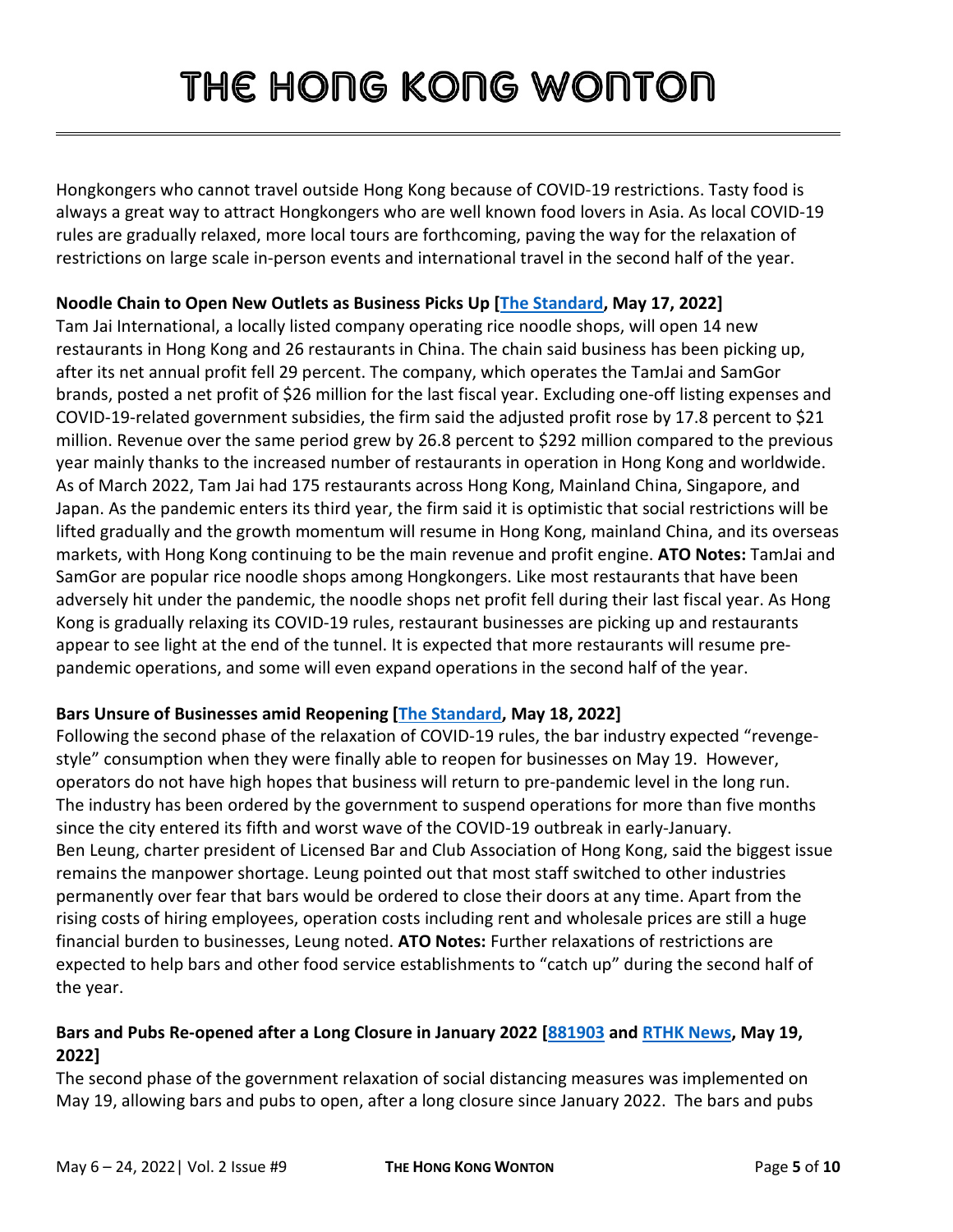industry is happy about the reopening and expects a recovery of around 70 to 80 percent in businesses as operation resumes. A representative of the Hong Kong Bar and Club Association said the relaxation is helpful to the industry, however people have adapted to an early evening lifestyle during the pandemic, and it will take a while for late-night activities to come back and contribute to sales. On May 19, Lan Kwai Fong (LKF), Hong Kong's famed nightlife hotspot, was seen with bars starting to open in the afternoon and visitors increased as the evening wore on. Lan Kwai Fong Group Chairman, Allan Zeman, stated he saw full bookings in eight clubs in one of the buildings in the area and expects robust businesses in the first weekend after the reopening. He believes the government should have reopened bars a month earlier and hopes to see further relaxation of COVID-19 control measures. He mentioned around 10 and 30 percent of the bars and pubs have closed permanently in LKF and in entire Hong Kong respectively during the pandemic. The presentative of Lan Kwai Fong Association estimated bars business can only recover to 50 or 60 percent of the level prior to the pandemic under the COVID-related restrictions that are still in place, and many workers have left the industry. **ATO Notes:** Bars and pubs operators were frustrated about the long closure and not being able to open earlier even as restaurants were allowed to open. As the number of COVID-19 cases remains low and stable, it is expected that the government will further relax curbs on bars operations. Improvement in sales in the sector also depends on the resumption of travel and the return of expats to the city.

### **Wedding Bells Peal amid Relaxation of Curbs [\[The Standard,](https://www.thestandard.com.hk/section-news/section/11/241832/Wedding-bells-peal-amid-rush-to-beat-curbs) May 19, 2022]**

Wedding planners have already seen a 30 percent increase in inquiries ahead of the relaxation of social distancing curbs on May 19 - which will allow up to 120 guests to attend banquets - as couples fear a potential sixth wave will arrive soon, says an industry insider. Wedding planner, Sharon Au, said couples who had their banquets scheduled near the end of the year had inquired if they could bring their plans forward. From May 19, dine-in hours will be extended to 12 am, from the current 10 pm, and the cap on guests at banquets increased to 120 from 20. She added that "many engaged couples see this as a good time to get [the wedding] done, before the sixth wave arrives." As bars, party rooms and karaoke lounges also reopen, Au said this would offer more opportunities for weddings to take place. **ATO Notes:** Birthday, wedding and commercial banquets were big businesses for hotels and restaurants before the pandemic. These businesses are gradually coming back as the local pandemic situation stabilizes and relaxations are forthcoming.

### **Citizens Flock to Bars and Karaokes upon Reopening [\[The Standard,](https://www.thestandard.com.hk/section-news/section/11/241889/Drink-and-be-merry-as-measures-eased) May 20, 2022]**

People flocked to bars and karaoke lounges on the first day (May 19) of their long-awaited reopening. Queues were seen outside some karaoke lounges. Some bars simply opened for business right after midnight on May 19 to squeeze out two hours of operation. Bars can have no more than four customers a table and a customer capacity of 75 percent. They can operate until 2 am, though dancing and live performances are not allowed. In popular bar area Lan Kwai Fong, drinkers were back in bars after a day's work. Lan Kwai Fong Group chairman, Allan Zeman, said eight nightclubs in a building of his group were fully booked last night (May 19) and he expects business on May 20 and the weekend to be good. Hong Kong Bar and Club Association representative, Chan Hing, said his bar had 60 to 70 percent bookings on the first day of reopening. **ATO Notes:** The first few days of the reopening of bars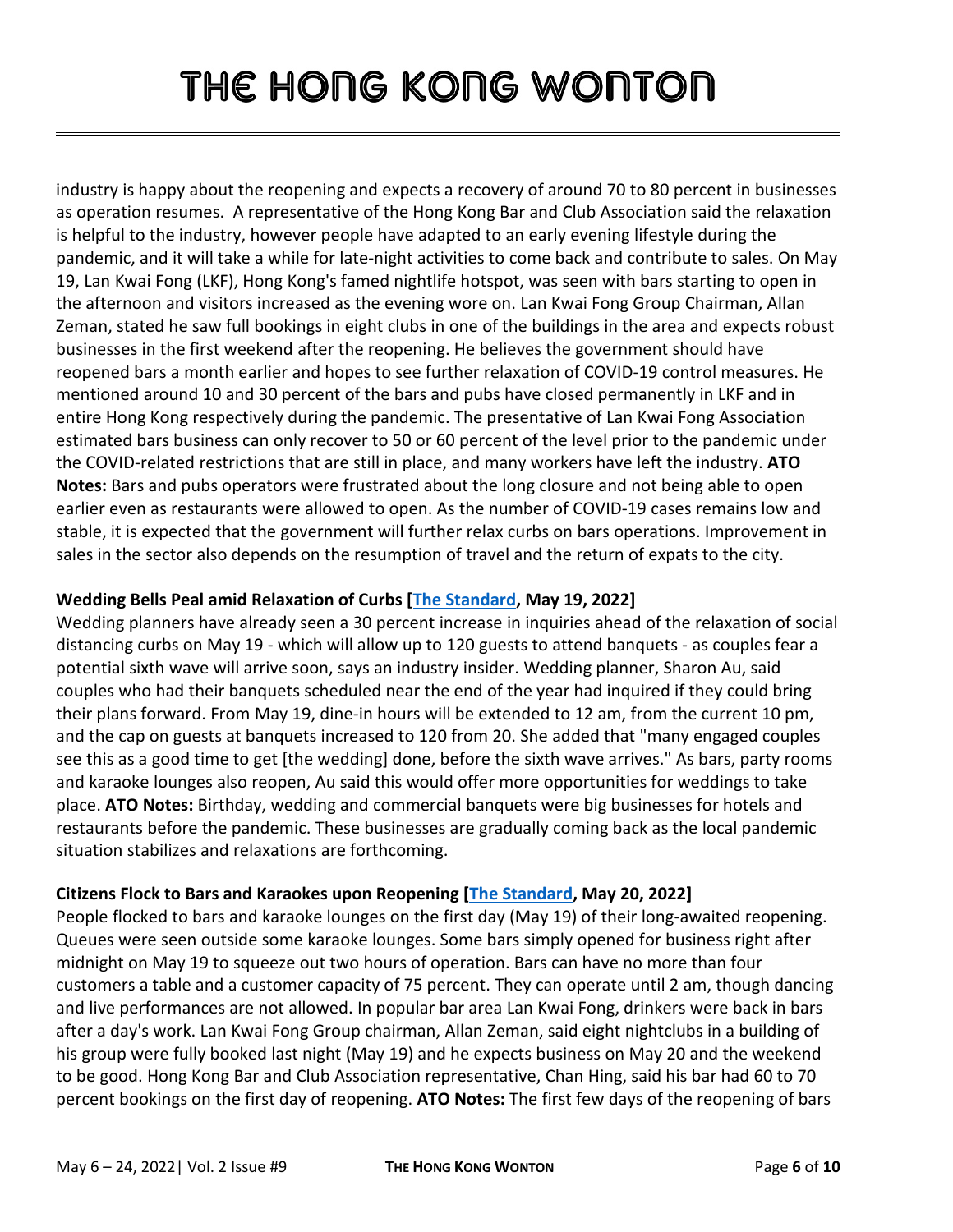and karaokes saw the return of their long-awaited customers. More relaxations are expected to come in the next few months if the local pandemic situation continues to improve. In addition, the second batch of consumption vouchers, \$641 per resident, is expected to be released in July and will help boost spending and stimulating economic growth.

**Wynn Resorts in Macau Suffers First Quarter Loss of \$183 Million [\[The Macau](https://macaonews.org/gaming/wynn-resorts-suffers-first-quarter-loss-of-us183-million/) News, May 11, 2022]** Wynn Resorts has announced its first quarter financial results, with its Macau operations continually impacted by travel-related restrictions, including COVID-19 testing and other mitigation procedures. In the first quarter of 2022, Wynn Palace's operating revenues fell 31 percent to \$163.3 million compared to the same period in 2021. Similarly, Wynn Macau's operating revenues decreased 25 percent to \$135.1 million. **ATO Notes:** Macau's hotel and gaming industries are heavily reliant on visitors from Hong Kong and China. Other hotels, resorts, and restaurants were similarly and adversely affected as COVID-19 cases surged in Hong Kong and China since late January. According to **[The Macau](https://macaonews.org/economy/pandemic-relief-hand-outs-for-macao-residents-top-mop-6-billion/) News**, the Macau government has already paid out almost \$750 million to Macau residents since the beginning of the year under its wealth-sharing scheme to alleviate the effects of the pandemic. However, it is expected that Macau's hospitality industries will continue to suffer, at least until the second half of the year when the COVID-19 situation in China and Hong Kong improve and travel restrictions to Macau are lifted.



### **March Retail Sales Plunged 13.8 Percent [\[The Standard,](https://www.thestandard.com.hk/section-news/section/2/241436/March-retail-sales-plunge-13pc-but-April-holds-hope) May 6, 2022]**

Hong Kong's retail sales plummeted 13.8 percent in March, the first back-to-back contraction in more than a year as stringent virus restrictions weighed heavily on the economy and crushed consumer spending. The fall in sales value from a year earlier was worse than the median estimate of a 12.6 percent decline expected by surveyed economists, although it was less than the 14.6 percent drop in February. According to the Census and Statistics Department, analyzed by product types, year-on-year sales of footwear, allied products and other clothing accessories plunged 55.4 percent; that of jewelry, watches and clocks, and valuable gifts slumped by 36.8 percent. Sales of commodities in department stores sank by 16.9 percent while sales of goods in supermarkets increased by 2.6 percent. The data released showed total retail sales in the first quarter of 2022 decreased by 7.6 percent compared to the same period in 2021, or 14.9 percent from the December quarter. **ATO Notes:** While COVID-19 rules have hindered retail sales of non-food products, food retail sales have been stable amid the pandemic. For the first quarter of 2022, food retail sales were \$3.19 billion, a modest increase of 2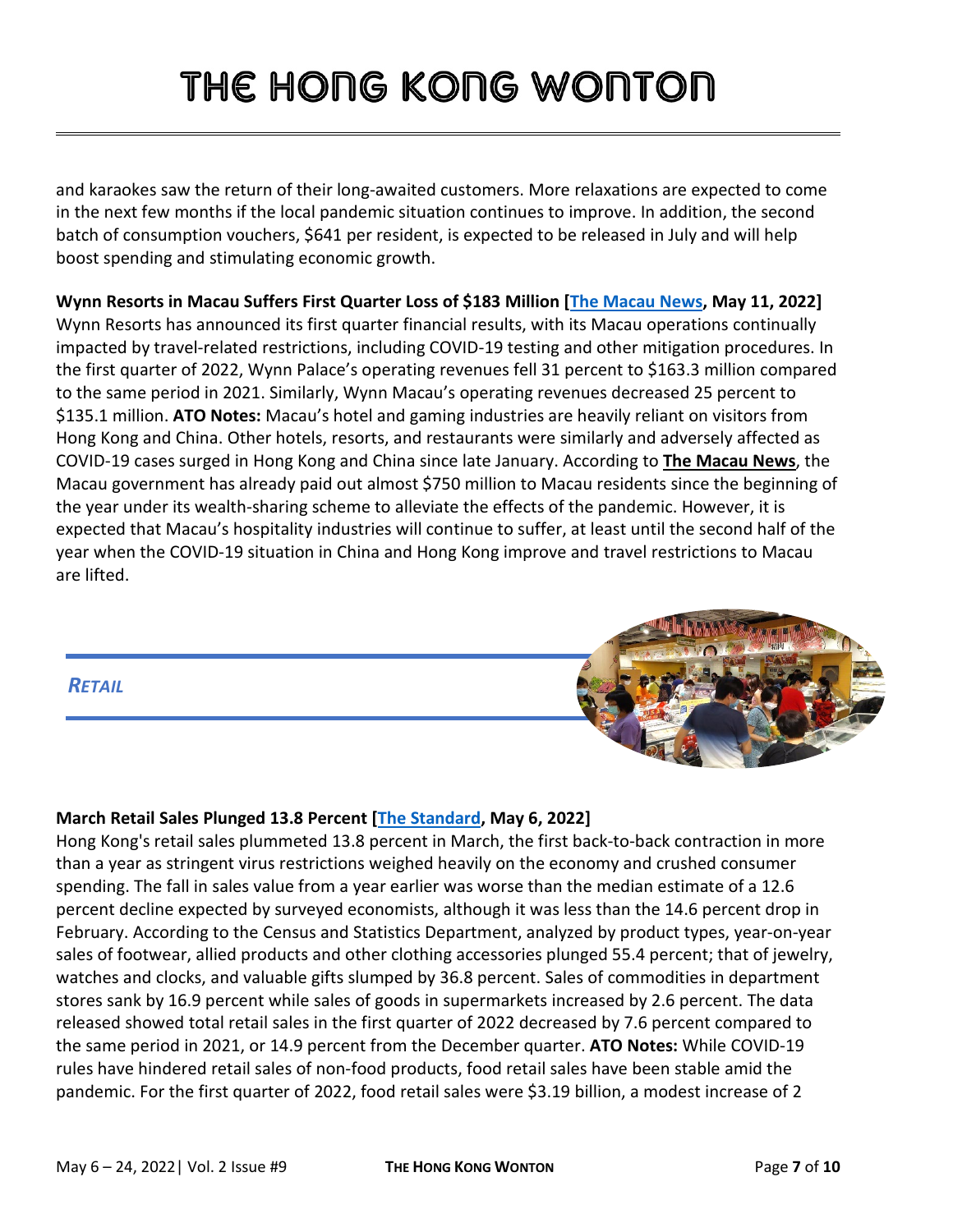percent over the same period in 2021. As Hong Kong is accelerating plans to ease COVID-19 curbs and to introduce government measures such as the consumption vouchers scheme to boost the economy, retail sales of food and non-food products are expected to pick up from the second quarter of the year.

### **Food Export USA Northeast and Alaska Seafood Marketing Institute Promote High-Quality and Sustainable U.S. Seafood Products to Local Consumers**

Food Export USA Northeast partnered with local importer, Worldwide Seafood, to launch an online promotion for U.S. lobsters and scallops until the end of May while Alaska Seafood Marketing Institute (ASMI) collaborated with local healthy food retailer Nature's Village to feature Alaska seafood products in their stores. These U.S. trade associations are amplifying their promotions by lining up influencers to feature the products on their social media accounts. The ATO helped spread the news through the Delicious USA Facebook page (Post for [Food Export USA promotion](https://www.facebook.com/1696147107281631/posts/3063734573856204/) and post for [ASMI promotion\)](https://www.facebook.com/1696147107281631/posts/3068773416685653/). **ATO Notes:** In 2021, Hong Kong was the sixth largest export market of U.S. seafood and accounted for \$180.7 million in U.S. seafood sales. Buyers and consumers are interested in high-value items from the United States such as lobsters, clams, crabs, and oysters. Sustainability is also increasingly emphasized in the food and beverage industry and among consumers.

### *TRADE*

### **During the First Quarter of 2022, U.S. Agricultural Exports to Hong Kong Fall to the Lowest Level in Four Years [\[GAIN Report,](https://apps.fas.usda.gov/newgainapi/api/Report/DownloadReportByFileName?fileName=First%20Quarter%202022%20US%20Agricultural%20Trade%20Data%20Highlights_Hong%20Kong_Hong%20Kong_HK2022-0039) May 20]**

While expanding U.S. direct exports to China, and lingering shipping issues continue to drive the overall decline in U.S. agricultural exports to Hong Kong, government restrictions in response to the city's fifth wave of the pandemic exacerbated the drop in U.S. agricultural sales. Nevertheless, peaking U.S. exports of protein supplements and hops stood out during this period. As the government began to ease pandemic restrictions in mid-April, business activity is picking up and the economy is expected to perform better in the second quarter.

### **Pet Owners Sniff Around for Premium Foods [GAIN [Pet Food Report,](https://apps.fas.usda.gov/newgainapi/api/Report/DownloadReportByFileName?fileName=Pet%20Owners%20Sniff%20Around%20for%20Premium%20Foods_Hong%20Kong_Hong%20Kong_HK2022-0034) May 13, 2022]**

In 2021, Hong Kong was the thirteenth largest market for U.S. pet food exports and a hub for pet food trade to the region. Hong Kong pet owners welcome U.S. pet food for its safety and quality. Despite lower exports in 2021, the United States is still the lead supplier, holding a 29 percent share of the Hong Kong pet food market. This share is expected to continue recovering in 2022 as the local economy is expected to recover in the second half of the year as the pandemic situation improves.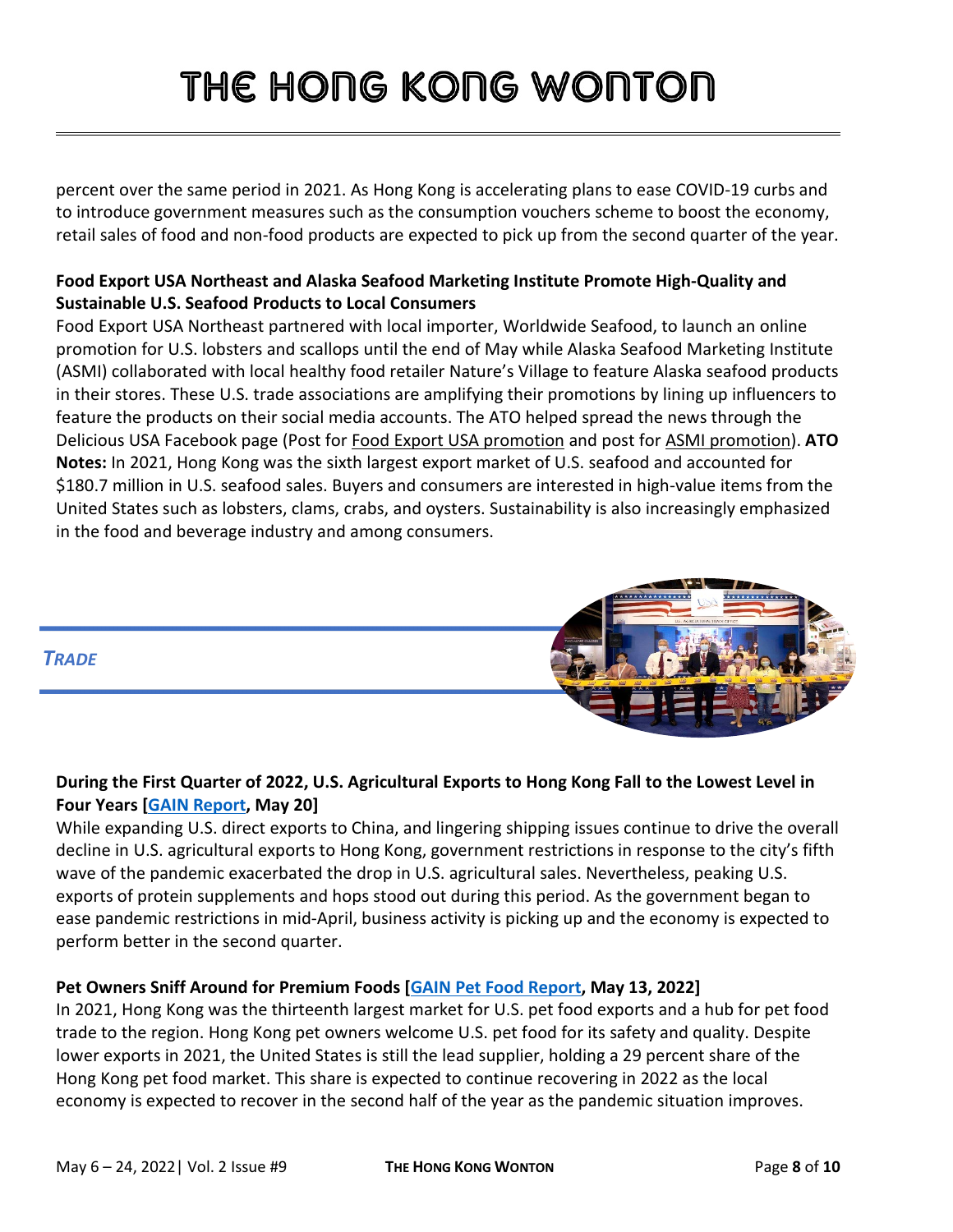While Hong Kong's global pet food imports slowed in 2021, the value of retained (not re-exported) pet food imports grew, signaling good market potential for U.S. exporters. Steady growth of the pet population will also encourage domestic pet food sales which are expected to reach \$844 million by 2026.

#### **Hong Kong's Love for Wine Prevails Against Pandemic [GAIN [Wine Report,](https://apps.fas.usda.gov/newgainapi/api/Report/DownloadReportByFileName?fileName=Love%20for%20Wine%20Prevails%20Against%20Pandemic_Hong%20Kong_Hong%20Kong_HK2022-0038) May 19 2022]**

The Hong Kong wine market has stayed resilient since the start of the COVID-19 pandemic. The local foodservice business has suffered the most as the operation of restaurants and bars were often curbed to contain the virus. However, wine retail sales injected energy to a sluggish market and enabled the continuation of wine consumption in Hong Kong. During this time, marketers navigated COVID-19 restrictions by reformatting and reimaging promotional events that expanded sales opportunities. Millennials are eagerly fueling the market with interest in wine appreciation and compelling-storytelling brands. As Hong Kong has bounced quickly from previous waves, the foodservice industry and wine traders remain cautiously optimistic about regaining market opportunities in the later part of 2022.

### **Hong Kong Issued Food Alert After Macau Government Announces Packaging on Imported Indonesian Frozen Shrimp Tested Positive for COVID-19 [\[Hong Kong Center for Food Safety Press](https://www.cfs.gov.hk/english/whatsnew/whatsnew_fa/2022_466.html)  [Release,](https://www.cfs.gov.hk/english/whatsnew/whatsnew_fa/2022_466.html) May 16, 2022]**

The Hong Kong Center for Food Safety (CFS) issued a press release and food alert as a precaution urging the trade to stop selling and the public not to consume a certain batch of Indonesian frozen shrimp following the Macau government's positive finding of COVID-19 on the inner packaging of a product sample. The importer voluntarily removed products from the shelf and recalled the related products. The CFS marked and sealed the affected batches of frozen shrimp in the importer's warehouse and arranged for their disposal. In Macau, apart from destroying all affected products, the Macau government even imposed a one-week suspension on import applications from the Indonesian supplier involved. **ATO Notes:** Both the Hong Kong and Macau governments, following the practices of mainland China, conduct COVID-19 virus tests for imported frozen food samples. The CFS reported that between mid-2020 and May 2022, 32,000 samples were tested. By comparison, the Macau government tested 42,000 samples during the same period. In addition, the Macau government indicated that they have a precautionary measure to disinfect the packaging cartons of all frozen foods, noting that an average of 100,000 cartons have been disinfected each week.

**Update on Hong Kong's Temporary Suspensions on Imports of U.S. Poultry and Eggs from Counties Confirmed with High Path Avian Influenza (HPAI):** As of May 19, 2022, Hong Kong has suspended the importation of poultry and egg products from eighty-one counties in nineteen States. As Hong Kong continues to limit the ban to the county level, the impact on U.S. exports has been contained. However, this year's scale of AI cases has further raised U.S. egg prices, already one of the most expensive egg choices in Hong Kong. A key importer commented that the current offer price of U.S. eggs has already doubled. Hence, importers are more likely to import from China during the next couple of months. Between January and March 2022, U.S. egg exports to Hong Kong increased 4